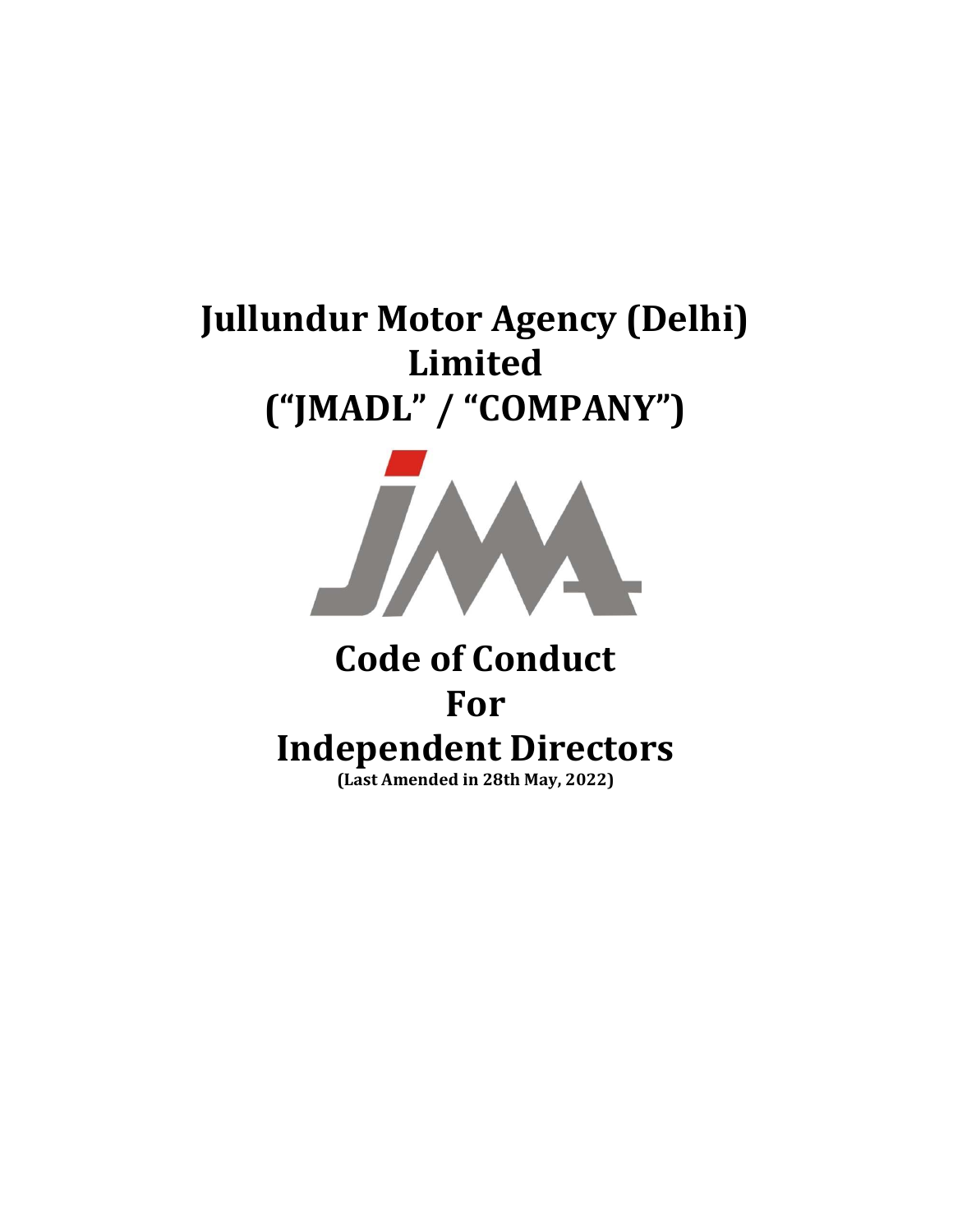### CODE FOR INDEPENDENT DIRECTORS

For

#### Jullundur Motor Agency (Delhi) Limited

This Code is a guide to professional conduct for independent directors of Jullundur Motor Agency (Delhi) Limited. Company and Independent Directors are requested to adhere to standards of this "Code for Independent Directors" to effectively fulfil their responsibilities in a professional and faithful manner to promote confidence of the investment community, particularly minority shareholders, regulators and companies in the institution of independent directors.

#### I. Guidelines of professional conduct:

An independent director shall:

- 1) uphold ethical standards of integrity and probity;
- 2) act objectively and constructively while exercising his duties;
- 3) exercise his responsibilities in a bona fide manner in the interest of the company;
- 4) devote sufficient time and attention to his professional obligations for informed and balanced decision making;
- 5) not allow any extraneous considerations that will vitiate his exercise of objective independent judgment in the paramount interest of the company as a whole, while concurring in or dissenting from the collective judgment of the Board in its decision making;
- 6) not abuse his position to the detriment of the company or its shareholders or for the purpose of gaining direct or indirect personal advantage or advantage for any associated person;
- 7) refrain from any action that would lead to loss of his independence;
- 8) where circumstances arise which make an independent director lose his independence, the independent director must immediately inform the Board accordingly;
- 9) assist the company in implementing the best corporate governance practices.

#### II. Role and functions:

The independent directors shall:

- 1. help in bringing an independent judgment to bear on the Board's deliberations especially on issues of strategy, performance, risk management, resources, key appointments and standards of conduct;
- 2. bring an objective view in the evaluation of the performance of board and management;
- 3. scrutinise the performance of management in meeting agreed goals and objectives and monitor the reporting of performance;
- 4. satisfy themselves on the integrity of financial information and that financial controls and the systems of risk management are robust and defensible;
- 5. safeguard the interests of all stakeholders, particularly the minority shareholders;
- 6. balance the conflicting interest of the stakeholders;
- 7. determine appropriate levels of remuneration of executive directors, key managerial personnel and senior management and have a prime role in appointing and where necessary recommend removal of executive directors, key managerial personnel and senior management;
- 8. moderate and arbitrate in the interest of the company as a whole, in situations of conflict between management and shareholder's interest.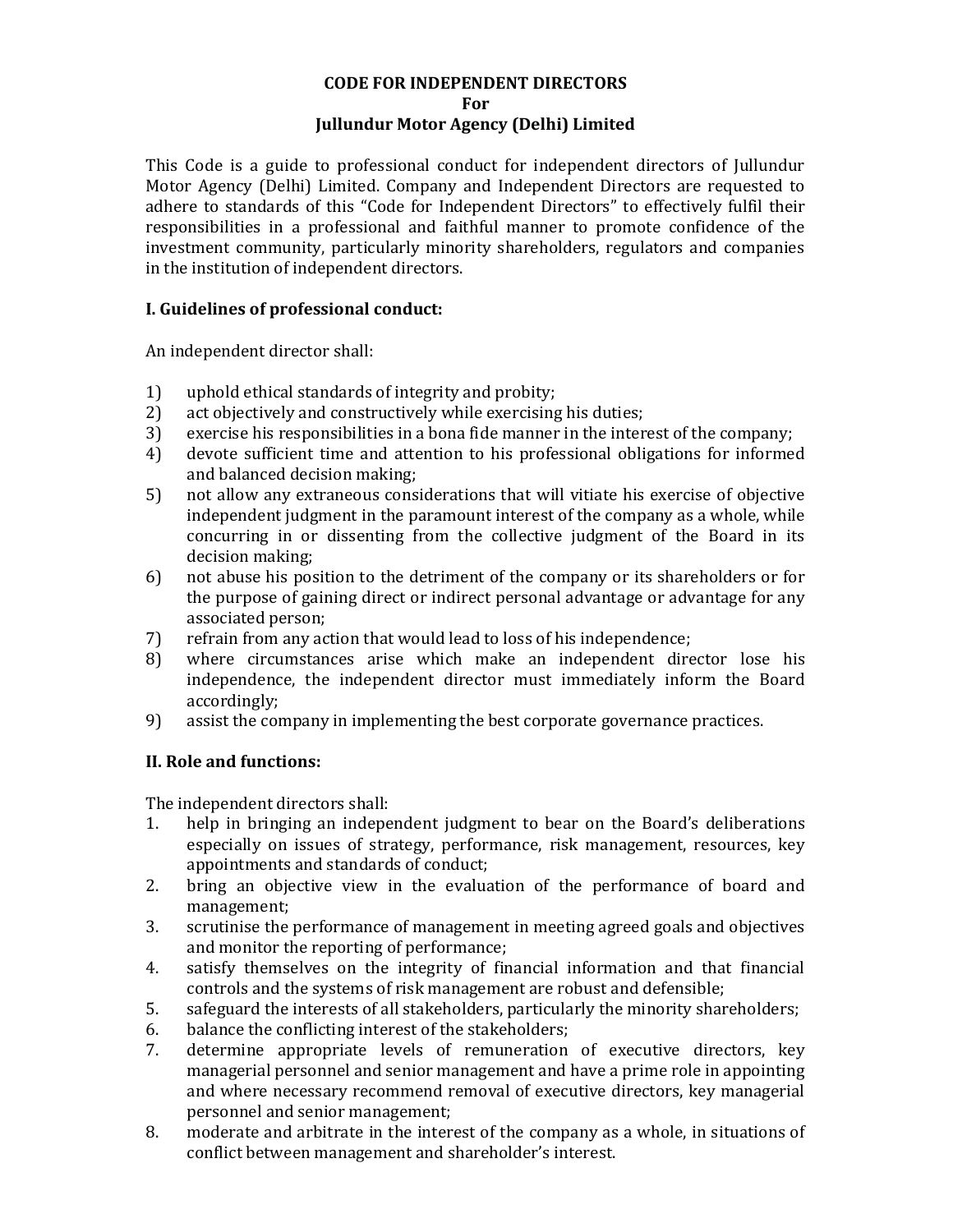#### III. Duties:

The independent directors shall—

- 1) undertake appropriate induction and regularly update and refresh their skills, knowledge and familiarity with the company;
- 2) seek appropriate clarification or amplification of information and, where necessary, take and follow appropriate professional advice and opinion of outside experts at the expense of the company;
- 3) strive to attend all meetings of the Board of Directors and of the Board committees of which he is a member;
- 4) participate constructively and actively in the committees of the Board in which they are chairpersons or members;
- 5) strive to attend the general meetings of the company;
- 6) where they have concerns about the running of the company or a proposed action, ensure that these are addressed by the Board and, to the extent that they are not resolved, insist that their concerns are recorded in the minutes of the Board meeting;
- 7) keep themselves well informed about the company and the external environment in which it operates;
- 8) not to unfairly obstruct the functioning of an otherwise proper Board or committee of the Board;
- 9) pay sufficient attention and ensure that adequate deliberations are held before approving related party transactions and assure themselves that the same are in the interest of the company;
- 10) ascertain and ensure that the company has an adequate and functional vigil mechanism and to ensure that the interests of a person who uses such mechanism are not prejudicially affected on account of such use;
- 11) report concerns about unethical behaviour, actual or suspected fraud or violation of the company's code of conduct or ethics policy;
- 12) acting within his authority, assist in protecting the legitimate interests of the company, shareholders and its employees;
- 13) not disclose confidential information, including commercial secrets, technologies, advertising and sales promotion plans, unpublished price sensitive information, unless such disclosure is expressly approved by the Board or required by law.
- 14) The independent director shall, at the first meeting of the board in which he/ she participates as a director and thereafter at the first meeting of the board in every financial year or whenever there is any change in the circumstances which may affect his status as an independent director, submit a declaration that he/ she meets the criteria of independence as provided in the Act and Listing Regulations and that he/ she is not aware of any circumstance or situation, which exist or may be reasonably anticipated, that could impair or impact his/ her ability to discharge his/ her duties with an objective independent judgment and without any external influence.

#### IV. Manner of appointment:

- 1. Appointment process of independent directors shall be independent of the company management; while selecting independent directors the Board shall ensure that there is appropriate balance of skills, experience and knowledge in the Board so as to enable the Board to discharge its functions and duties effectively.
- 2. The appointment, re-appointment or removal of an independent director shall be subject to the approval of shareholders by way of a special resolution.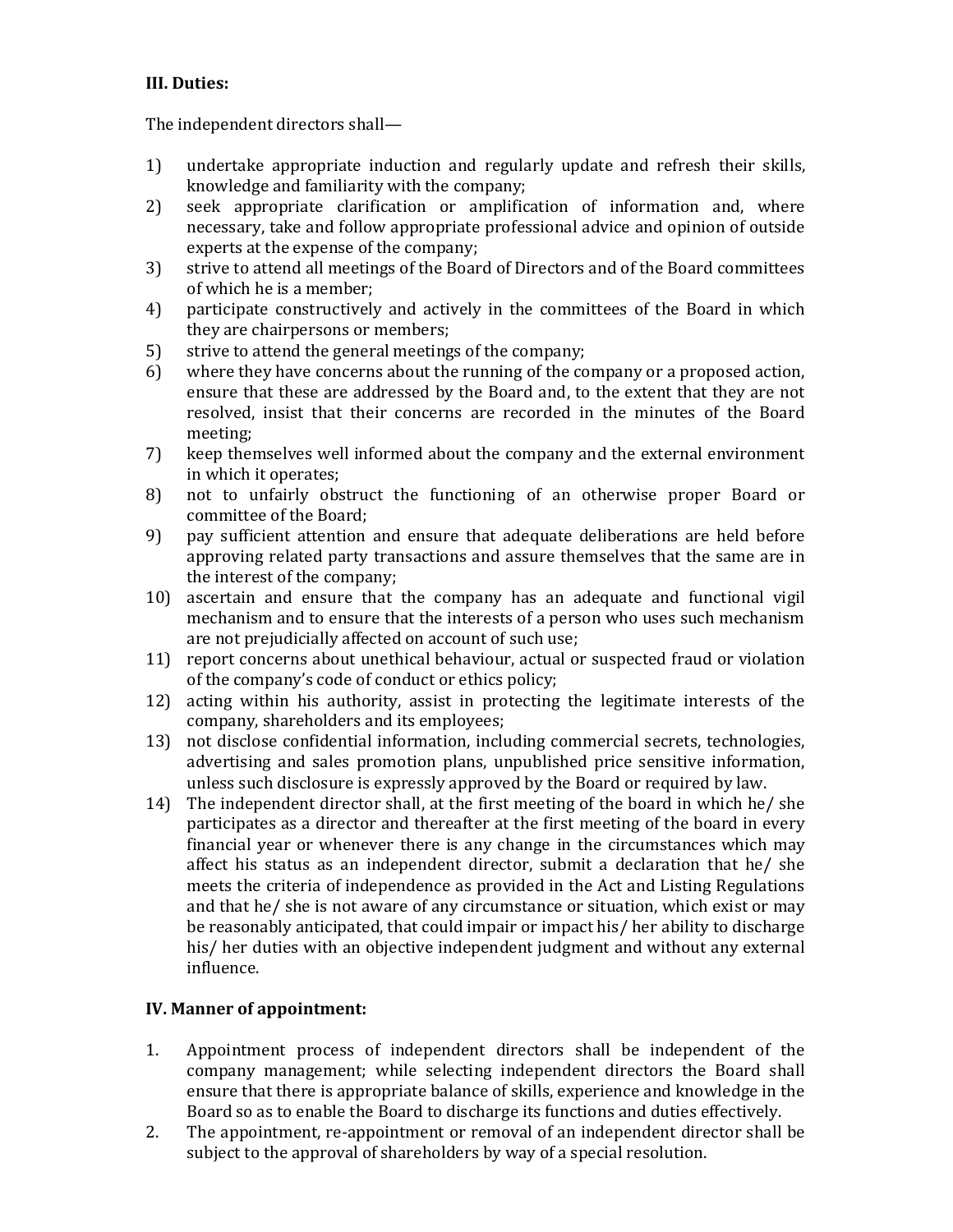- 3. The explanatory statement attached to the notice of the meeting for approving the appointment of independent director shall include a statement that in the opinion of the Board, the independent director proposed to be appointed fulfils the conditions specified in the Act and the rules made thereunder and that the proposed director is independent of the management.
- 4. The appointment of independent directors shall be formalised through a letter of appointment, which shall set out:
	- a. the term of appointment;
	- b. the expectation of the Board from the appointed director; the Board-level committee(s) in which the director is expected to serve and its tasks;
	- c. the fiduciary duties that come with such an appointment along with accompanying liabilities;
	- d. provision for Directors and Officers (D and O) insurance, if any;
	- e. the Code of Business Ethics that the company expects its directors and employees to follow;
	- f. the list of actions that a director should not do while functioning as such in the company; and
	- g. the remuneration, mentioning periodic fees, reimbursement of expenses for participation in the Boards and other meetings and profit related commission, if any.
- 5. The terms and conditions of appointment of independent directors shall be open for inspection at the registered office of the company by any member during normal business hours.
- 6. The terms and conditions of appointment of independent directors shall also be posted on the company's website.

#### V. Re-appointment:

The re-appointment of independent director shall be on the basis of report of performance evaluation.

#### VI. Resignation or removal:

- 1) The resignation or removal of an independent director shall be in the same manner as is provided in sections 168 and 169 of the Act. Outgoing Independent Director shall mention the detailed reason for resignation and also, issue a confirmation letter to the fact that there is no other material reason, other than those provided by him/her in resignation letter, which shall be disclosed / filed with the Stock Exchange(s) within a period of  $7$  days from the date of resignation as Independent Director.
- 2) An independent director who resigns or is removed from the Board of the company shall be replaced by a new independent director within a period of not later than three from the date of such resignation or removal, as the case may be.
- 3) Where the company fulfils the requirement of independent directors in its Board even without filling the vacancy created by such resignation or removal, as the case may be, the requirement of replacement by a new independent director shall not apply.